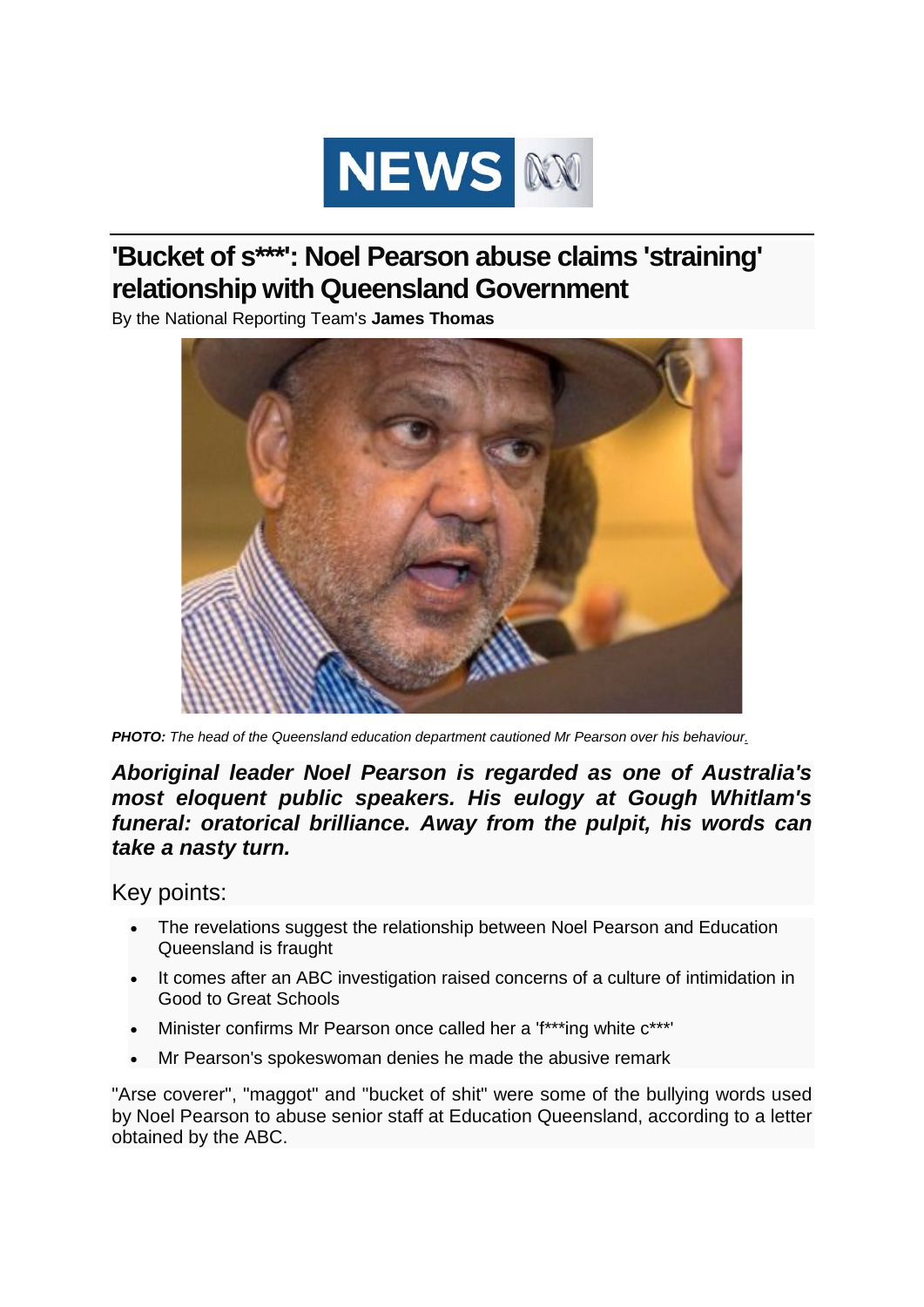The June letter is written by the director general of Education Queensland, Dr Jim Watterston, and addressed to the founder and co-chair of Good to Great Schools Australia, Noel Pearson.

"Dear Noel ... when we met on 25 May 2016, I felt there were several times you behaved in an intimidating manner and made inappropriate comments [I clearly recall pejoratives such as 'arse coverer', 'maggot', and 'bucket of shit', to name a few]," Dr Watterston wrote.

"Where I draw the line, however, is when similarly intimidating and abusive behaviour is directed towards my staff".

The ABC understands Mr Pearson's comments were an expression of his displeasure with Education Queensland's handling of the Cape York Academy's Aurukun school.

The Aurukun school briefly closed after violent threats towards staff earlier this year. The education department runs the school in partnership with Good to Great Schools Australia.

The organisation has received \$37 million in taxpayer funds since 2010 to help lift education standards for disadvantaged communities through the delivery of an American teaching method, Direct Instruction.

In the letter, Dr Watterston cautioned Mr Pearson.

"The behaviour displayed towards me and my staff is not conducive to a respectful and cooperative relationship, and cannot continue," he wrote.

In response, Mr Pearson apologised to Dr Watterston.

"I am very conscious that at times that weariness makes me fractious, but I am nothing if not honest, blunt and tenacious about our cause," he wrote.

"You are an educator, and I am a philosopher and social reformer."

#### **'I went home at night feeling very uneasy'**

The letter's revelations come after an ABC investigation reported poor business practices at Good to Great had left government funds vulnerable to fraud and official misconduct.

"I went home at night feeling very uneasy about some of the transactions which were occurring, which did not sit right with me," said former executive principal of the Cape York Academy, John Bray.

Mr Bray told the ABC he felt pressured by Good to Great staff to make inappropriate payments from the school's bank account.

"There was expenditure occurring on particular things such as flights, accommodation for particular support services which I thought were not reasonable," he said.

"Ultimately, I think the kids did miss out."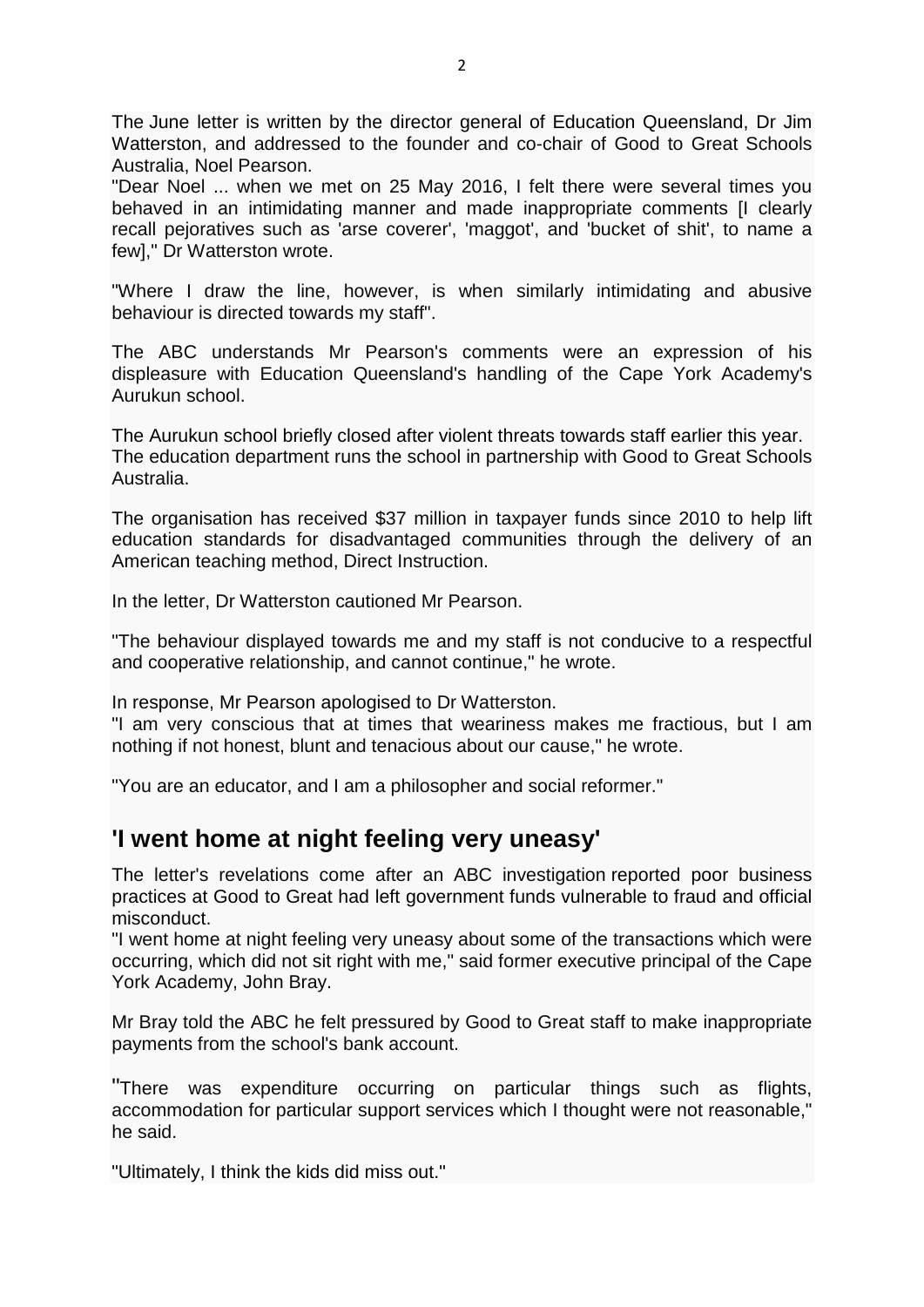## **Good to Great rejects bullying claims**

Head of governance at Good to Great, Michael Andrew, denied Mr Bray's allegations.

"We would never be in a position where we would override the decision of the principals," he said.

Noel Pearson's spokeswoman Kerie Hull added to the denials saying "there have never been any findings of bullying, unfair dismissal or WorkSafe matters" at Good to Great.

However, the ABC has obtained several internal letters of complaint addressed to Good to Great's board members. The letters raise serious concerns of bullying, harassment and intimidation within the organisation.

In one internal complaint a former employee described the culture at Good to Great as "toxic".

The ABC has also confirmed two recruitment agencies in Cairns refused to supply job applicants to Good to Great because of concerns over bullying and abusive behaviour at the organisation.

In response, Good to Great's Michael Andrew said "I suspect this may be about competitive envy. Because we actually do quite constructive work with agencies regularly in Cairns".

#### **'He yelled at me and said I was a f\*\*\*ing maggot'**

Several former employees have spoken with the ABC but said they currently felt too intimidated to be named.

"Noel has considerable political power. People are timid in responding to him," said Ian Mackie, the former Queensland assistant director general of Indigenous education.



*PHOTO: Noel Pearson during a visit to Aurukun earlier this year. (ABC News: Louisa Rebgetz)*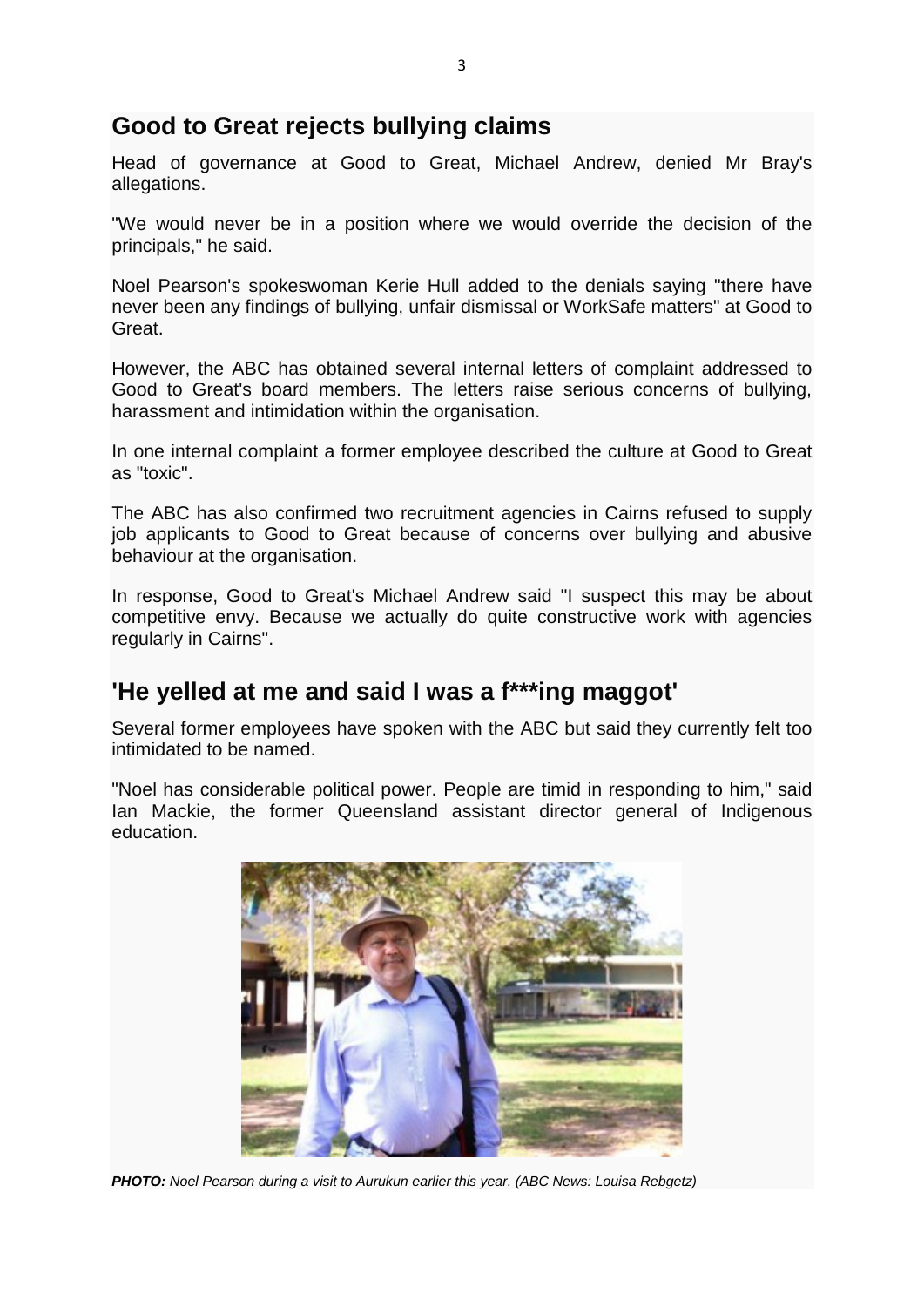He said criticising Mr Pearson's educational reform agenda, which he does regularly, could have explosive consequences.

"I went to say hello in the Qantas club in Cairns. He yelled at me and said I was a f\*\*\*ing maggot."

"My response was 'I didn't know you felt that bad about it Noel, this is not personal. This is about policy and kids.'"

Noel Pearson's spokeswoman Kerie Hull told the ABC that Mr Pearson "admits to calling Ian Mackie a maggot".

Mr Pearson's wrath is not confined to bureaucrats.

"He swung around, he stood up and he started swearing at me," said Barbara Shephard, who has been the local nurse of Cape York's remote town of Coen for 48 years.

In 2009 she campaigned against Noel Pearson's move to have the American teaching method, Direct Instruction, taught in the Coen school.

Mr Pearson's reaction to her opposition was menacing.

"He said I was a f\*\*\*ing white c\*\*\* and an interfering bitch," Ms Shephard said.

"I personally have no respect for him whatsoever. I feel he is a bully. He's a foulmouthed bully."

Noel Pearson denies speaking to Barbara Shephard disparagingly. But evidence is mounting to suggest the Indigenous leader has a habit of excoriating opponents.

## *Minister confirms she was also called 'f\*\*\*ing white c\*\*\*'*



*PHOTO: Kate Jones has never spoken publicly about the exchange with Noel Pearson. (AAP)*